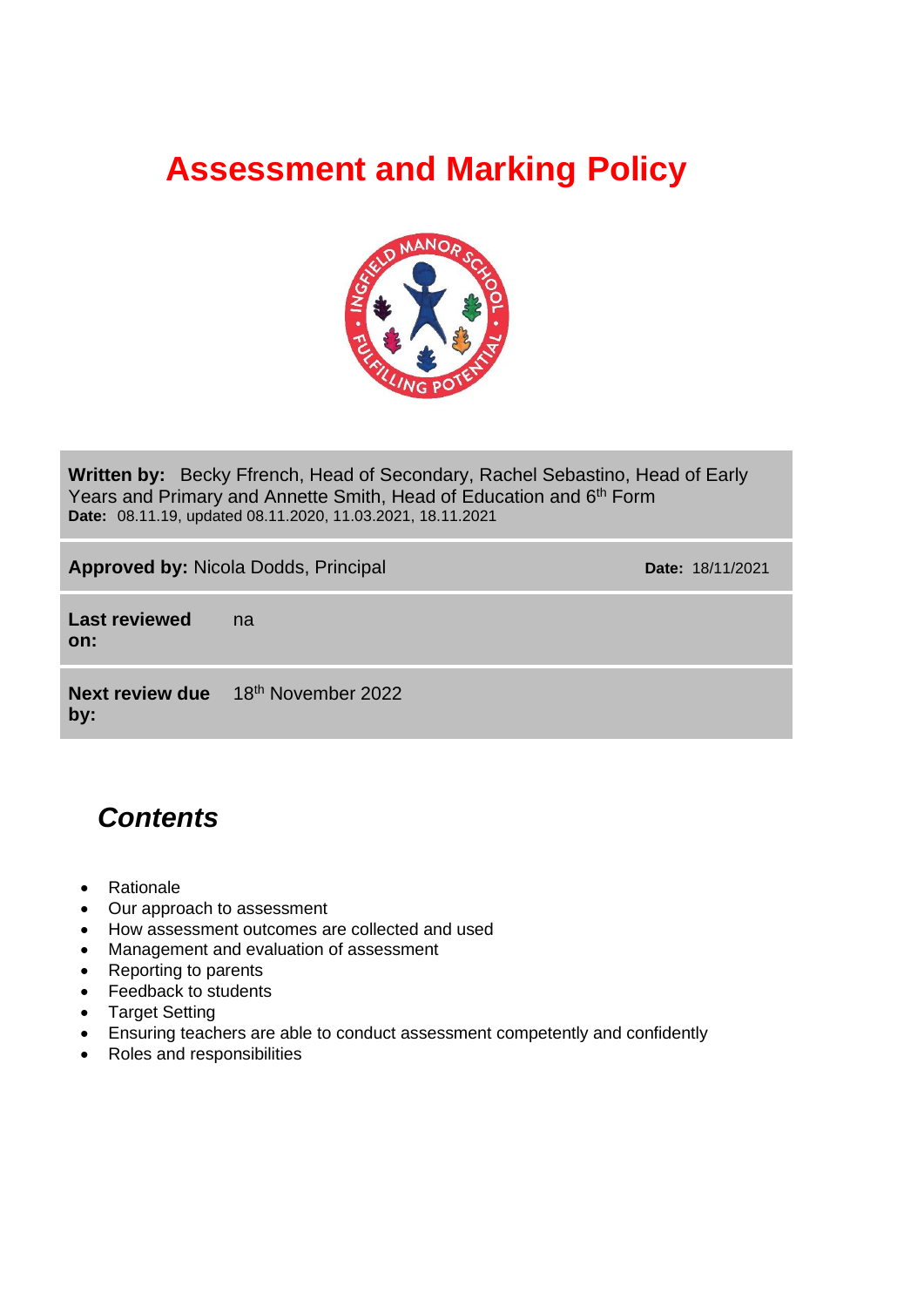# **Rationale**

Effective assessment is key to the promotion of our students' learning and must be fit for purpose.

At Ingfield Manor we create an environment where assessment is integral to planning, teaching and record keeping ensuring high quality learning takes place. Formative assessment provides evidence to inform teaching and summative assessment provides information for stakeholders.

When considering assessment, it is important to bear in mind:

- Why students are assessed
- What the assessment is intended to measure
- What the assessment is intended to achieve
- How the assessment information will be used
- How the assessment is communicated to students

Different forms of assessment may serve different purposes for different people and organisations, including students, parents, teachers and support staff, school leaders, school governors, the Government and Ofsted.

Recording is the selection and retention of significant and relevant information on the students' experiences and achievements, including what the student knows and can do, and informs planning.

Reporting is the communication of significant and relevant information on the individual's experiences and achievements.

# **Our approach to assessment**

We use **formative assessment** as a continuous process which is part of our teaching and learning cycle. The reason for this type of assessment is to inform teachers of what students have learned and the gaps in their knowledge, thus informing future planning. All assessment should be sensitive, constructive and foster motivation. Students should be active partners in the process, which should give them an understanding of what they need to do to improve. The most common forms of formative assessment used are:

- Questions and answers in class
- Ongoing observations of students
- Visible evidence of learning (completed tasks)
- Discussions between staff working with students
- Evaluation of lesson targets self, peer, support staff and teacher

To support our individualised approach to learning, at Ingfield Manor we use ipsative assessment to enable each student to recognise the progress they have made personally. Ipsative assessment is used to set annual targets, linked to EHCP outcomes and broken down into termly objectives, which are further broken down into lesson targets.

Each lesson, three targets are set for students using our lesson proforma, which reflect the holistic ethos of the school:

- Lesson specific/cognitive
- Communication
- Gross or fine motor skills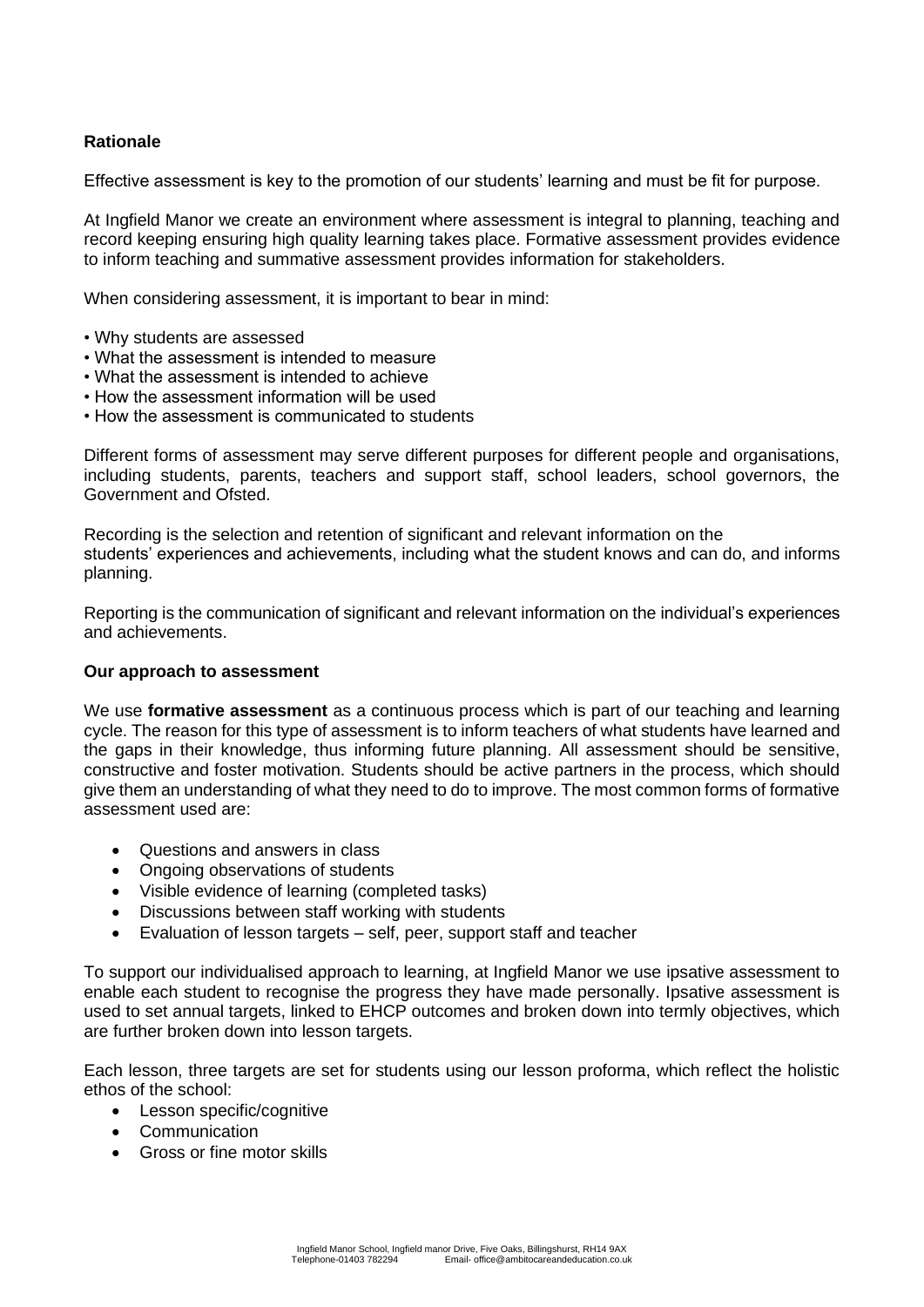Targets are shared at the beginning of each lesson and are available throughout the lesson for students/staff to refer to. Time is given at the end of the lesson for self, peer and staff evaluation of achievement towards targets, which is recorded on the proforma. Teacher's feedback includes the next steps the student needs to work on to enable them to continue to make progress.

All completed proformas are filed within the student's book/folder, together with annotated work products or photos relating to the lesson, to show the learning journey of the individual.

**Summative assessment** may take place at the end of a particular unit of work, at regular periods during the school year and/or at the end of it. This informs teachers of how well students have understood, retained learning and the progress they have made over a period of time. It can be used to inform the following year's teacher, to inform parents of their child's progress and attainment, or to inform school improvement. Examples of summative assessment are:

- Evaluation of termly objectives
- Recording assessment against objectives taught within each curriculum area
- Test results
- The Early Years Foundation Stage Profile is completed for pupils at the end of their reception year.
- Nationally recognised qualifications such as ASDAN, GCSE, Entry Level Certificates and Arts Award, which are conducted under the conditions set out by JCQ and as detailed in our Exams Policy.

We have created criteria (Ingfield Holistic Assessment System) to support advancement towards EHCP outcomes and provide a shared language in terms of progress. Progress is recorded on the assessment grids which breaks development into:

- ➢ Skills for Learning
- ➢ Communication
- ➢ Gross Motor
- ➢ English
- reading comprehension
- reading decoding
- writing composition
- writing spelling, punctuation and grammar
- ➢ Maths:
- number
- measurement and geometry
- statistics

The assessment grids follow the student through the school and therefore show their achievements, their learning journey and the next steps for progress. When a student changes class, their new teacher has all the information needed to plan for progression and provide opportunities for overlearning as necessary.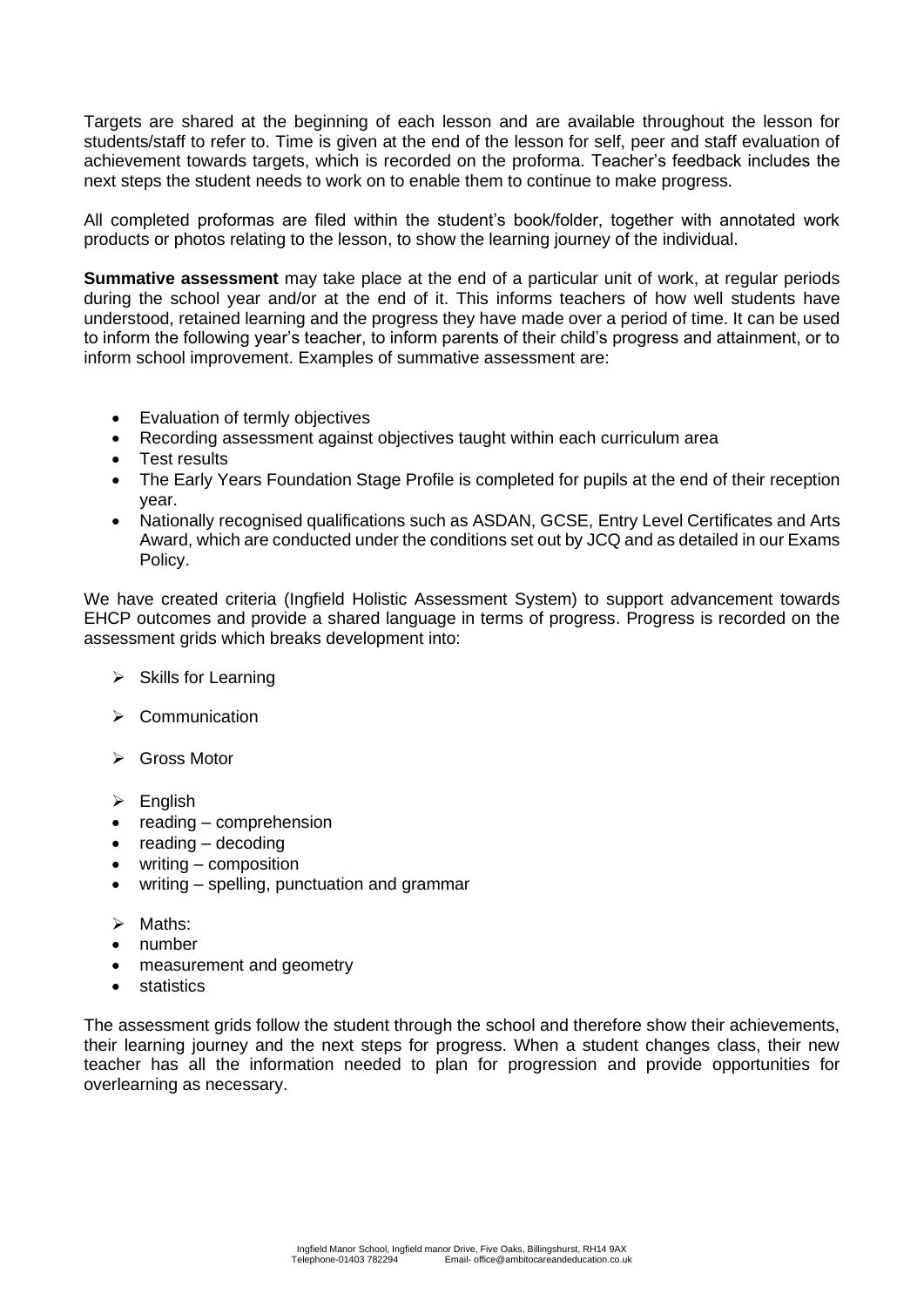# **How assessment outcomes are collected and used**

All our students have Education, Health and Care Plans which set out their long-term outcomes. These are used to set annual targets, which are broken down into termly objectives, which are further broken down into lesson targets.

Each term, objectives are set and recorded in all EHCP areas of cognition and learning (including English and maths); social, emotional and mental health, physical development and communication. These are reviewed at the end of each term, with qualitative comments in response to the student's achievements and each objective being assessed as either being secure (s), working within (w) or emerging (e). When the student has not securely achieved a target, they will be given the opportunity the following term to revisit this in a more accessible way. The results of the termly objective evaluations are used to track student's progress.

The head of each department analyses the results to check the progress of individual students, classes and vulnerable groups. This information is discussed with teachers at student progress meetings each term to identify students who are not progressing as well as they should or exceeding targets. Results inform teaching for the term: under and over-achieving students are discussed, and effectiveness of any interventions are reviewed; where appropriate, additional plans are put in place. The progress of vulnerable groups of students, such as pupil premium or looked after children, is also reviewed at these meetings, as is the effectiveness of allocation of resources to support them.

General information in relation to classes and groups of students is discussed with the Senior Leadership Team and anonymous data is shared with Governors who are responsible for ensuring effective pupil progress.

### **Management and evaluation of assessment**

Recording of assessment information should be manageable and useful as well as being sufficient for legal reporting arrangements and accountability purposes.

All teacher assessment is triangulated with work scrutiny, lesson observation and planning scrutiny.

As a school, students' work, marking and assessment is moderated within departments, as well as the termly work scrutiny. Where available, the school takes part in external moderation.

# **Reporting to Parents**

The learning objectives for each student in each subject area are shared with parents at the beginning of each term and a review of progress is reported to parents at the end of that term or start of the subsequent term.

Student progress and achievement is discussed with parents at the termly parents' mornings and through end of year reports. Parents are welcome to make an appointment with their child's teacher to discuss their progress at any other point in the school year and, in Primary and Early Years, to observe in lessons if requested.

Information on progress and achievement is reported at Annual Reviews.

#### **Feedback to students**

Feedback to students is the most important part of assessment and it is essential in order for students to make effective progress. Students need to understand what is expected of them, when they are achieving well and how they can improve their performance, which is facilitated via the use of the Ingfield lesson target sheets.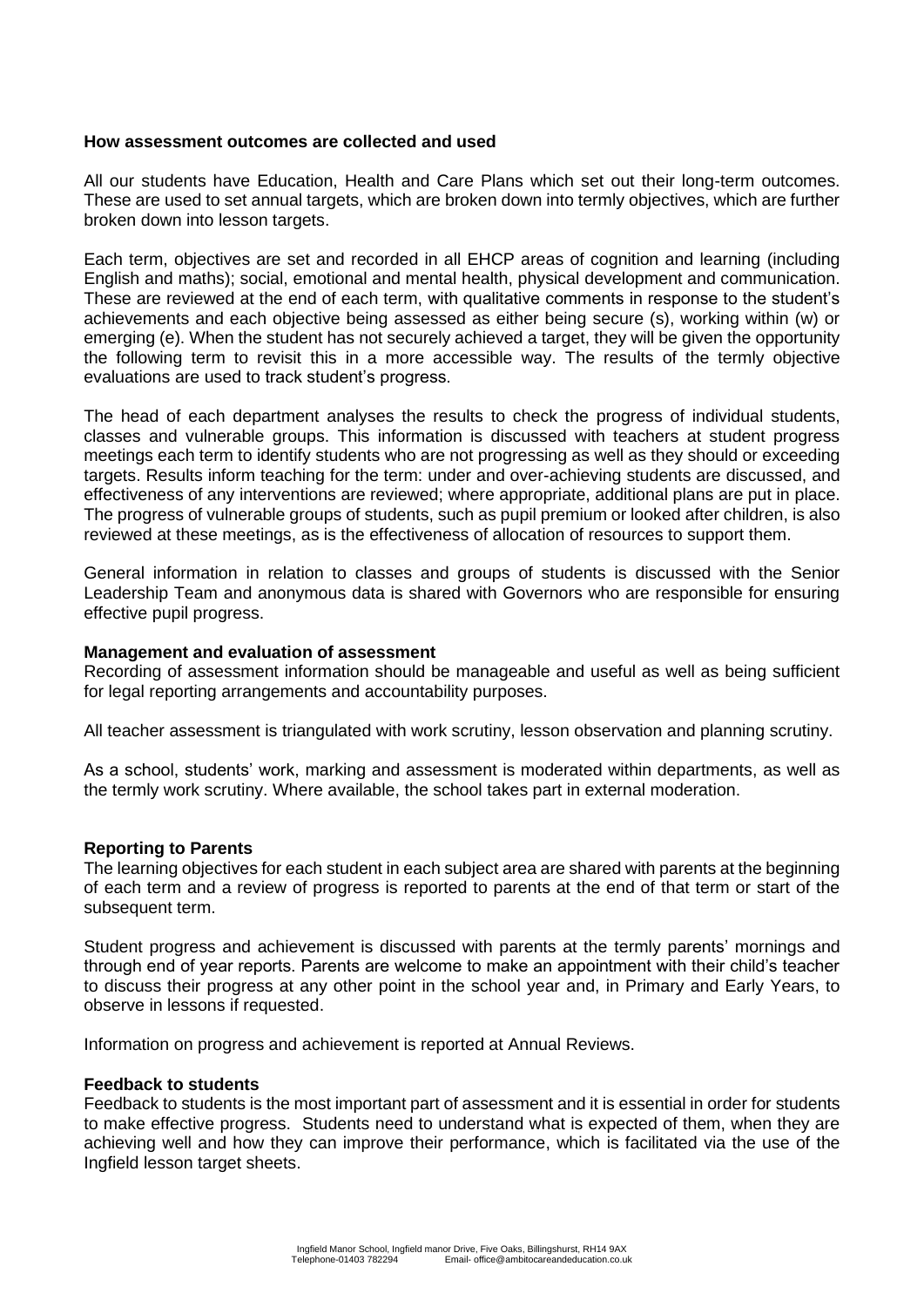Using the Ingfield lesson target sheets, students are encouraged to comment on their own work and that of their peers and make suggestions for next steps in their learning.

The feedback can be verbal or written.

At Ingfield, due to the small class sizes, verbal feedback during the lesson plenary can be directed to the individual and is most meaningful if done in a way which clearly communicates progress and allows the student to communicate their own evaluation of their learning. This needs an element of pre-planning but allows immediate and effective feedback to be given to the student. Furthermore, due to the group ethos of Conductive Education, this time also provides an opportunity for the students to evaluate the achievements of their peers.

Written feedback is usually related to the lesson objectives, as set out on the lesson target sheet and, as well as recognising achievements, it is an opportunity to set next steps for learning.

# **Target Setting**

Targets are set for individual pupils across the school. These are for curriculum subjects, as well as physical and communication.

Targets need to be:

**S**pecific **M**easurable **A**chievable **R**ealistic **T**ime related **E**valuated **R**eviewed

Wherever possible, students should be involved with the target setting process, identifying new targets and discussing ways to achieve their targets.

# **Ensuring teachers can conduct assessment competently and confidently**

Assessment is discussed regularly at staff meetings and senior leadership meetings. Principles and the rationale behind the new assessment system are discussed at department meetings and student progress meetings. Teaching teams work together to moderate work, with more senior staff guiding new and less experienced teachers. Staff cross moderate with other schools where possible. The implementation of the marking policy is discussed regularly, along with the importance of responsive marking. All staff are aware of the importance of making assessment meaningful.

# **Roles and Responsibilities**

Assessment Leader: Head of Education

- Update the policy in the light of DFE advice and requirements
- Lead the development of the assessment policy
- Organise staff training ensuring development of practice
- Develop and help monitor school assessment policy and practice
- Keep up to date with current assessment thinking and practice
- Ensure that assessment priorities are addressed in the School Improvement Plan
- Liaise with Heads of Departments regarding setting academic targets and analysing the evaluations of termly objectives.
- Assist Head Teacher with setting challenging whole school targets